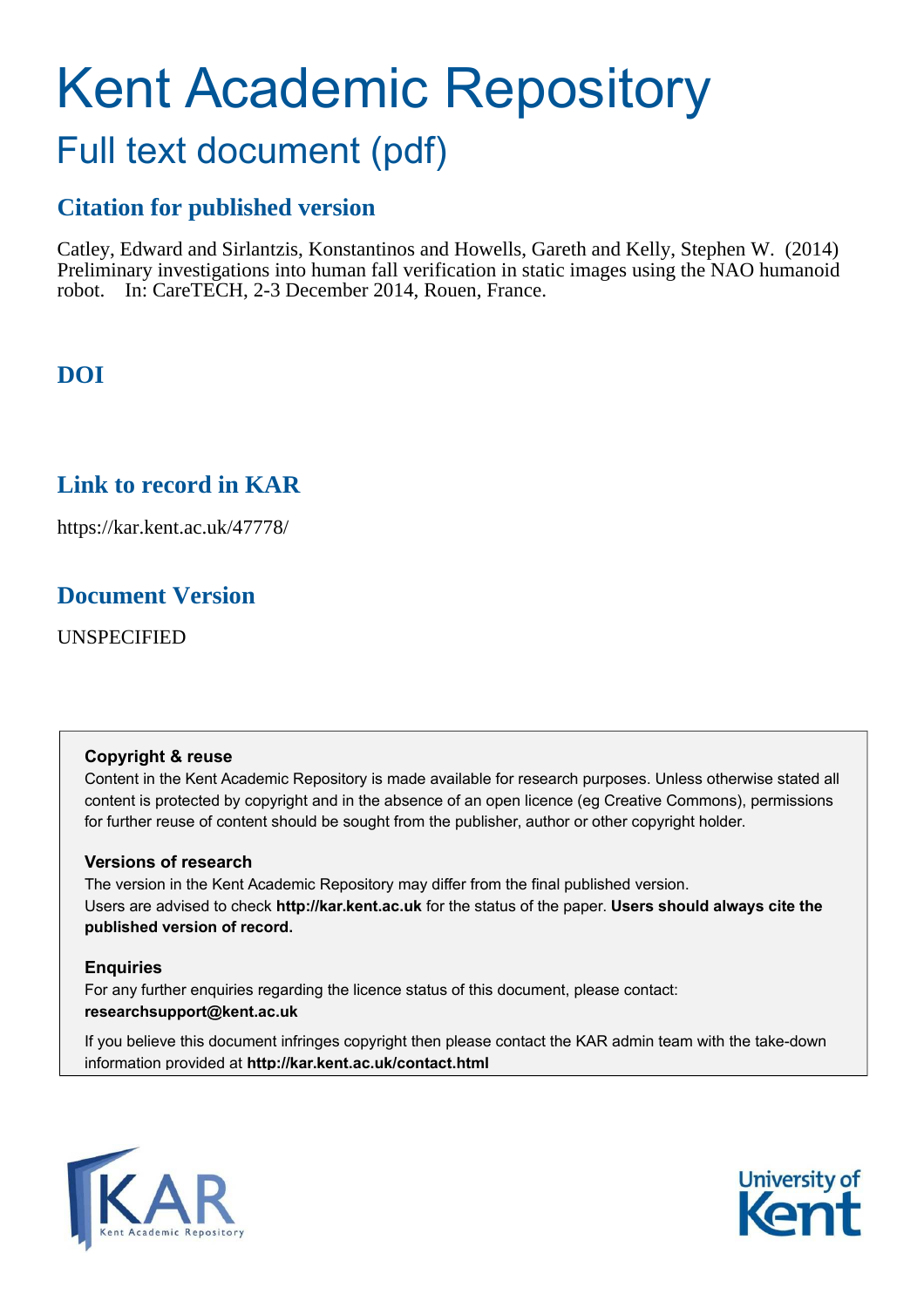## Preliminary investigations into human fall verification in static images using the NAO humanoid robot

E.Catley, K. Sirlantzis, G. Howells, S. Kelly Image and Information Engineering Research Group School of Engineering and Digital Arts, University of Kent Canterbury, UK. Email: EC364@kent.ac.uk

**Abstract. Advances in medicine have led to an ever aging population who generally wish to retain a significant amount of independence. To this end there has been significant research into technologies that allow for this level of independence while maintaining an appropriate level of safety. One of the most significant risks to the elderly is the danger of falling and in light of this fall detection and alarm systems have been the focus of much of this research. This technology has often been resisted by those it is trying to help. Failing to strike the balance between several factors including reliability, complexity and invasion of privacy has been prohibitive in the adoption of this technology. Whereas some systems rely on cameras being mounted so as to allow complete coverage of a user's home, others rely on being worn 24 hours a day; this paper explores a system using the mobile humanoid NAO robot to perform fall detection.** 

#### I. INTRODUCTION

A report recently stated that in the over 65s falls are the leading cause of both fatal and non-fatal injuries [1] and that one in three of this population fall every year. This population continues to increase with the number in the UK alone expected to double to over 20 million by 2050.

As part of the COALAS (Interreg IVA) project, work has been undertaken into providing minimally intrusive in home care for the elderly and disabled, with one of the aspects being fall detection. Other literature in the field has explored a variety of solutions to this problem, such as wearable technology implementing accelerometers and gyroscopes, multiple ceiling mounted camera systems for house-wide coverage, or single camera systems for localised coverage, these implementations generally suffer from certain drawbacks.

Wearable technology exists generally falls into two categories, sometimes with overall. These are fall alarms and/or detectors. In the case of the former this is only capable of sending out a manually activated distress signal which after a fall, depending on the seriousness, the user may be incapable of activating. In both cases one of the most limiting factors is the intrusiveness of the system. Studies have found that the device is not worn at all times either deliberately, due to the discomfort brought, or

unintentionally if forgotten after having been temporarily removed [2].

More recently there has been research into systems using either one or more cameras and image processing algorithms. These systems have benefitted from being relatively non-invasive but have problems related to limited field of view, reliability and acceptance among the target demographic.

This paper details the implementation of the second half of a system introduced in the paper [3]. This second half consists of the fall verification stage which utilises the robots mobile nature to intelligently move towards the potentially fallen patient and identify whether a fall truly has occurred or not.

#### II. RELATED WORK

The term fall verification is used throughout this paper. In this context the distinction from fall detection is that the fall verification occurs on static scenes containing fallen people whereas fall detection takes place on sequences where the person or region of interest is moving.

The majority of work in this field relies on posture estimation to determine whether the person in question is in a typical or atypical position. Some of the difficulties that face these approaches have been incomplete images of the fallen, either through environmental occlusion or bodily occlusion, background models that don't remain static due to moved furniture etc., and processing time required for the image processing.

To date the majority of work pertaining to posture estimation of static images has focussed around upright humans. Methods proposed in this regard include [3] [4] [5] While these approaches have had some success with humans in an upright position, the task of applying these methods to horizontal humans with images suffering from the previously mentioned issues is non-trivial.

The methodology used in the single wide angled lens camera approach of [6] results in a false positive rate of 0.31 and false negative of 0.22. This method uses the difference in angle of the body axes between a standing person which, due to the nature and position of the camera, will be pointing towards the centre of the image and that of a fallen person. The limitations of this system are that the difference in angle between the body axes of standing and lying must  $be \geq 28^{\circ}$  and it cannot distinguish between people lying on a sofa for example, and the floor.

The most pertinent paper [7] which builds upon Ferrari et Al's pipeline by adding an initial estimator for limb location and sizes, thus significantly reducing the search space (the inhibiting factor of Ferrari et Al's implementation) and thus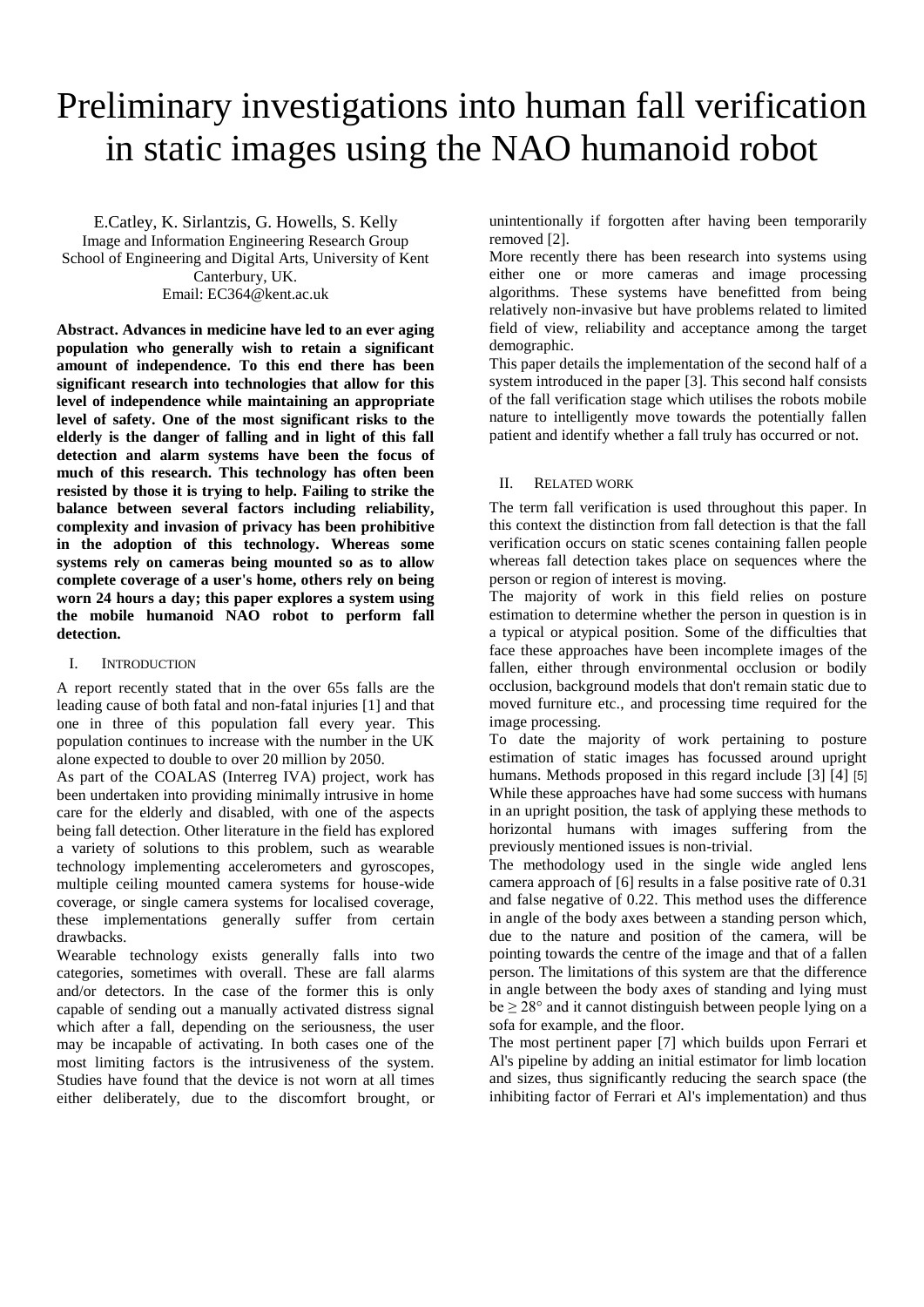speeding computation. An average precision of 0.74 was achieved. [8]

To conclude, the biggest drawback of all these systems lies in the availability of viable images, adaptability for pose estimation in horizontal bodies and excessive computation time. Most systems make use of fixed cameras with neither prior knowledge of the approximate body location nor the ability to reposition to obtain more viable images.

#### III. METHODOLOGY

The overall fall detection system being implemented here falls into three main stages; Person detection, preliminary fall detection and fall confirmation. In this paper we present the fall confirmation stage, the previous two stages having been presented in previous work. While the fall detection phase left the fall detection criteria purposefully wide, achieving a high sensitivity with a low processing time at the cost of a low specificity, the fall confirmation stage is significantly slower, compromising speed for specificity. This is permissible because the fall verification routine will only run on the occasions that a fall is suspected leaving the NAO free most of the time to perform other tasks. Figure 1 illustrates the structure of this system showing the sections covered in this paper (dark) and those either left for future work or already covered in previous research (light). Figure 1





#### 1) Move Towards Region of Interest

The NAO benefits from an already implemented walking algorithm. The robot knows in which direction the potentially fallen person is and can plot a course towards them. By doing so the NAO is capable of obtaining images from several different angles until an accurate assessment can be made. Due to the current unreliability of these walking algorithms however, this stage has not been implemented and the NAO is instead moved manually to the required locations.

#### 2) Attempt verbal confirmation

The microphones on the NAO and its in built algorithms for speech recognition are available. When restricted to simple one word answers such as "yes" and "no" this yields a good sensitivity and specificity making it a fast and reliable

method for determining if a fall hasn't taken place. The reason this can only be used for reliable true negative confirmation is that in the event of a fall the user may be incapacitated and unable to answer.

This stage has been left out of scope of this paper since it is very difficult to form a test where this can be included. What proportion, for example, of falls would a subject be able to answer from? How clearly would one answer even if one were able to? Would it be the more difficult to visually classify falls that a user wouldn't be able to answer after? For the sake of maintaining scientifically sound test data this has been omitted.

3) Transected image Canny based body identification

By performing canny edge detection on the ROI generated during the person detection phase followed by taking a vertical slice directly through the centre of the image, it is possible to form a description of the person of interest, using the ratio of the distances between edges. By using the ratio rather than absolute values this allows us to describe this person in a scale invariant way.

Canny detection is performed once again on the image in which we are trying to verify the fall but this time horizontal slices are taken and the ratio of edge distances once again calculated. By comparing the ratios of these two images it is possible to determine whether the person happens to be in a horizontal or near horizontal position. With just three points being matched it is possible to determine the direction of the fallen body.

Fig2 shows the transition from the input images to the Canny filtered with the vertical and horizontal strip with the detected edges circled.

#### Figure 2



#### 4) Image Rotation

To extract the person from this foreground image the largest contour is found, in almost all cases the largest contour is